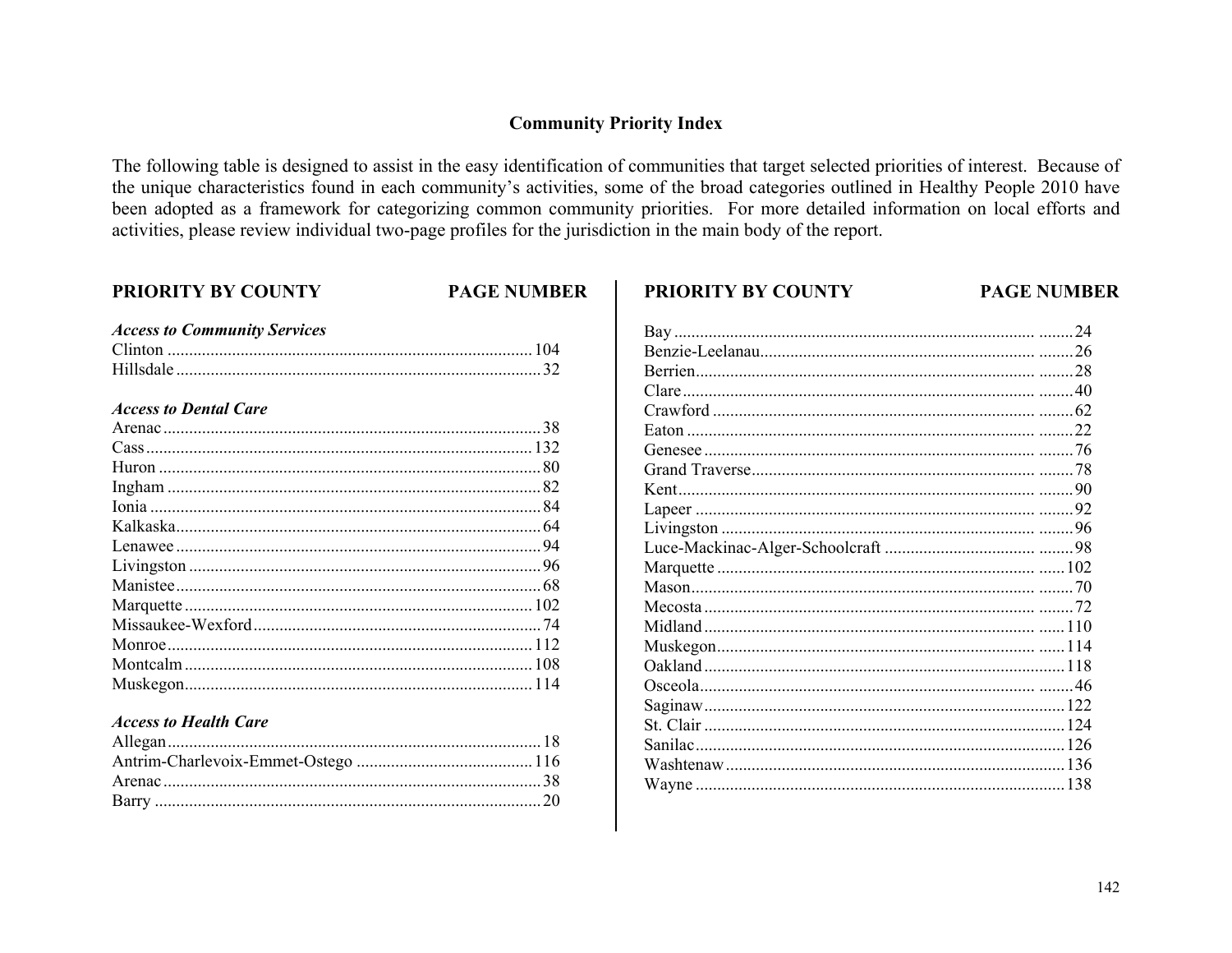# 

### **Advance Directives**

|--|--|--|--|--|

#### **Alcohol**

## **Asset & Need Identification**

## **Cancer**

### **Career Education & Training**

| <b>Character Education</b> |  |
|----------------------------|--|
|                            |  |

| PRIORITY BY COUNTY………………………PAGE NUMBER |  |
|----------------------------------------|--|
| <b>Child Abuse and Neglect</b>         |  |
|                                        |  |
|                                        |  |
|                                        |  |
|                                        |  |
| <b>Chronic Disease</b>                 |  |
|                                        |  |
|                                        |  |
|                                        |  |
|                                        |  |
| <b>Community Education</b>             |  |
|                                        |  |
| <b>Community Empowerment</b>           |  |
|                                        |  |
|                                        |  |
|                                        |  |
|                                        |  |
| <b>Community Plan</b>                  |  |
|                                        |  |
| Data Surveillance                      |  |
|                                        |  |
|                                        |  |
|                                        |  |
|                                        |  |
|                                        |  |
|                                        |  |
|                                        |  |
|                                        |  |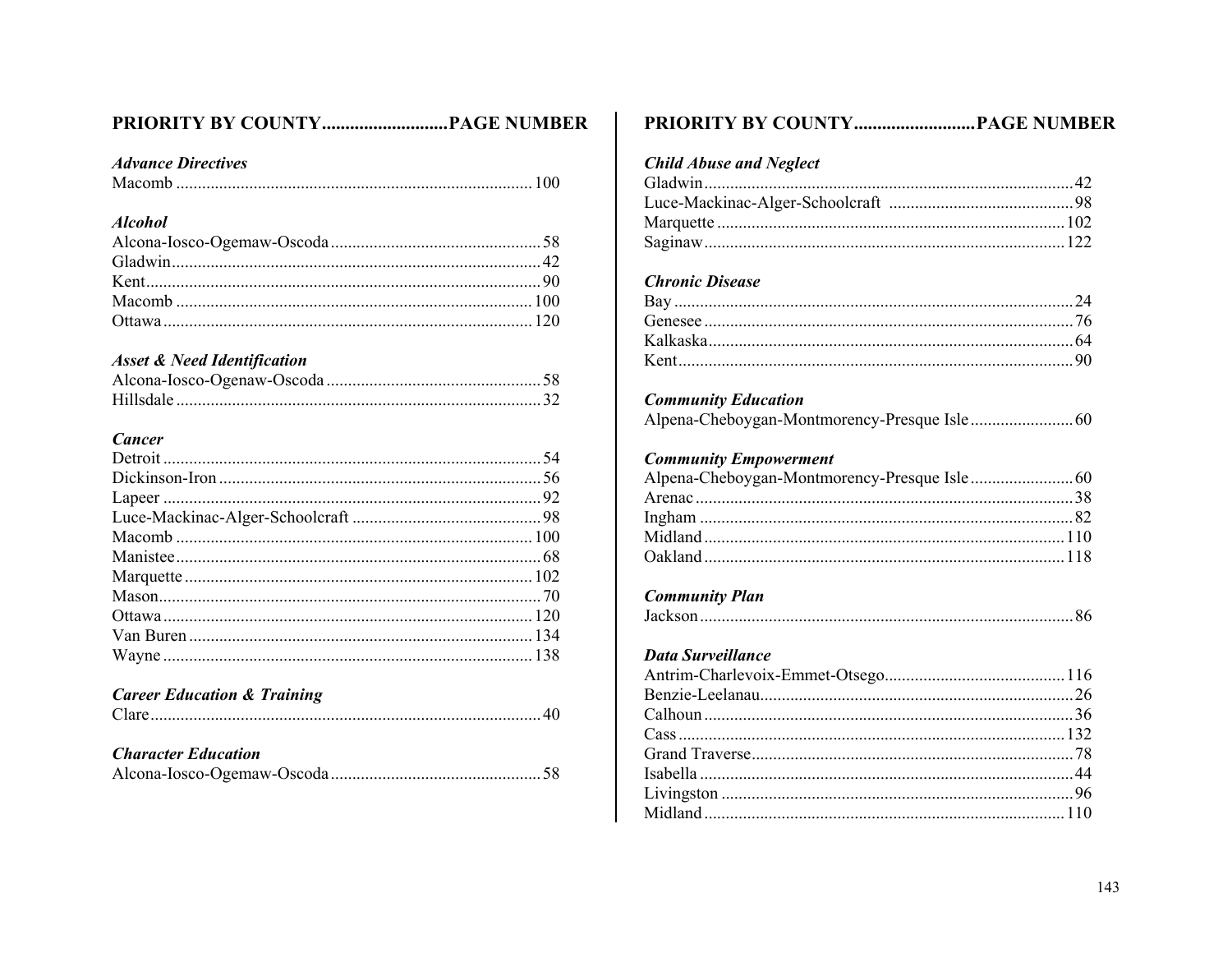# PRIORITY BY COUNTY................................. PAGE NUMBER

Data Surveillance continued

#### **Dependent Care**

### **Diabetes**

## **Early Childhood Issues**

#### **Economics**

| <b>Emergency Medical Services</b> |  |
|-----------------------------------|--|
|                                   |  |

| PRIORITY BY COUNTY PAGE NUMBER                  |  |
|-------------------------------------------------|--|
|                                                 |  |
|                                                 |  |
|                                                 |  |
| <b>Environment Health</b>                       |  |
|                                                 |  |
|                                                 |  |
|                                                 |  |
|                                                 |  |
| Baraga-Gogebic-Houghton-Keweenaw-Ontonagon  140 |  |
|                                                 |  |
|                                                 |  |
|                                                 |  |
|                                                 |  |
|                                                 |  |
|                                                 |  |
|                                                 |  |
| <b>Family Empowerment</b>                       |  |
|                                                 |  |
|                                                 |  |
| <b>Heart Disease &amp; Stroke</b>               |  |
|                                                 |  |
|                                                 |  |
|                                                 |  |
|                                                 |  |
|                                                 |  |
|                                                 |  |
|                                                 |  |
|                                                 |  |
|                                                 |  |
|                                                 |  |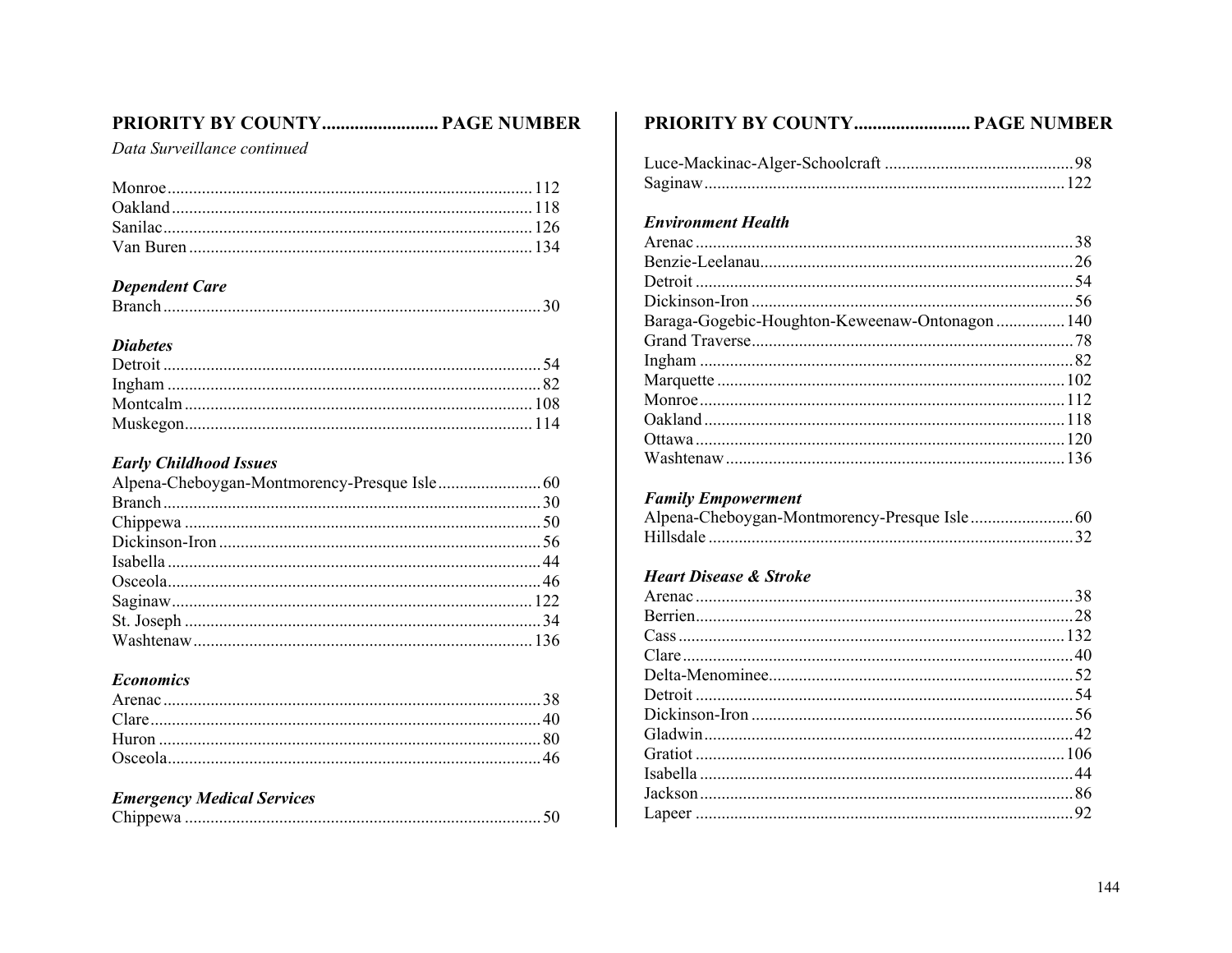# 

Heart Disease & Stroke continued

#### **Housing**

#### **Immunizations**

### **Infant Mortality**

### PRIORITY BY COUNTY................................ PAGE NUMBER

### **Infectious Diseases**

## **Information & Referral**

## **Kidney Disease**

|--|--|

### Literacy

## Maternal & Child Health

| Baraga-Gogebic-Houghton-Keweenaw-Ontonagon  140 |  |
|-------------------------------------------------|--|
|                                                 |  |
|                                                 |  |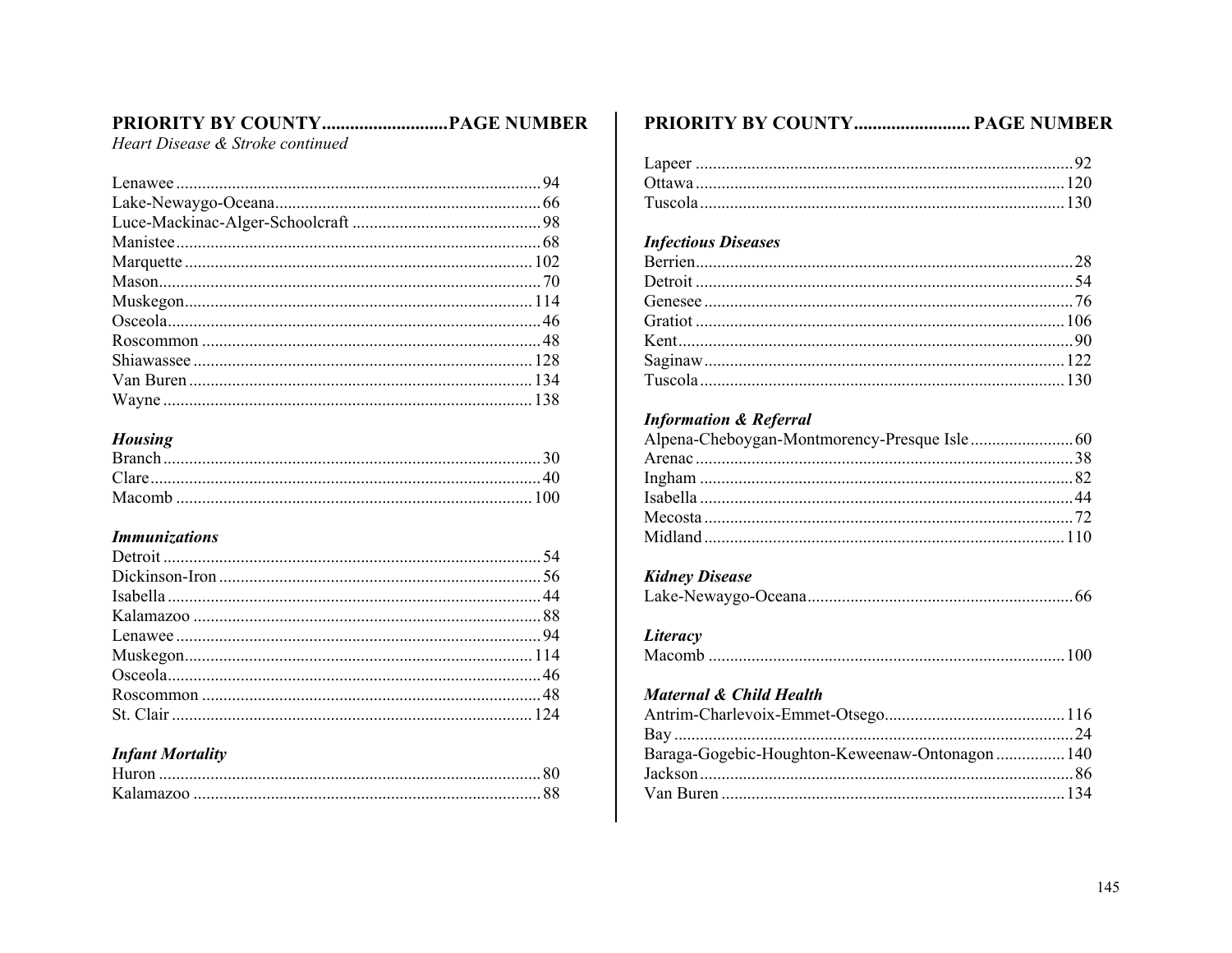# 

#### **Mental Health**

#### **Minority Health & Health Disparities**

### **Nutrition**

#### **Parenting Support**

| Baraga-Gogebic-Houghton-Keweenaw-Ontonagon 140 |  |
|------------------------------------------------|--|
|                                                |  |
|                                                |  |

# **Physical Activity & Fitness**

#### **Quality of Life**

## PRIORITY BY COUNTY.............................. PAGE NUMBER

|--|--|

### **Senior Issues**

#### **Smoking Prevention/Cessation**

#### **Substance Abuse**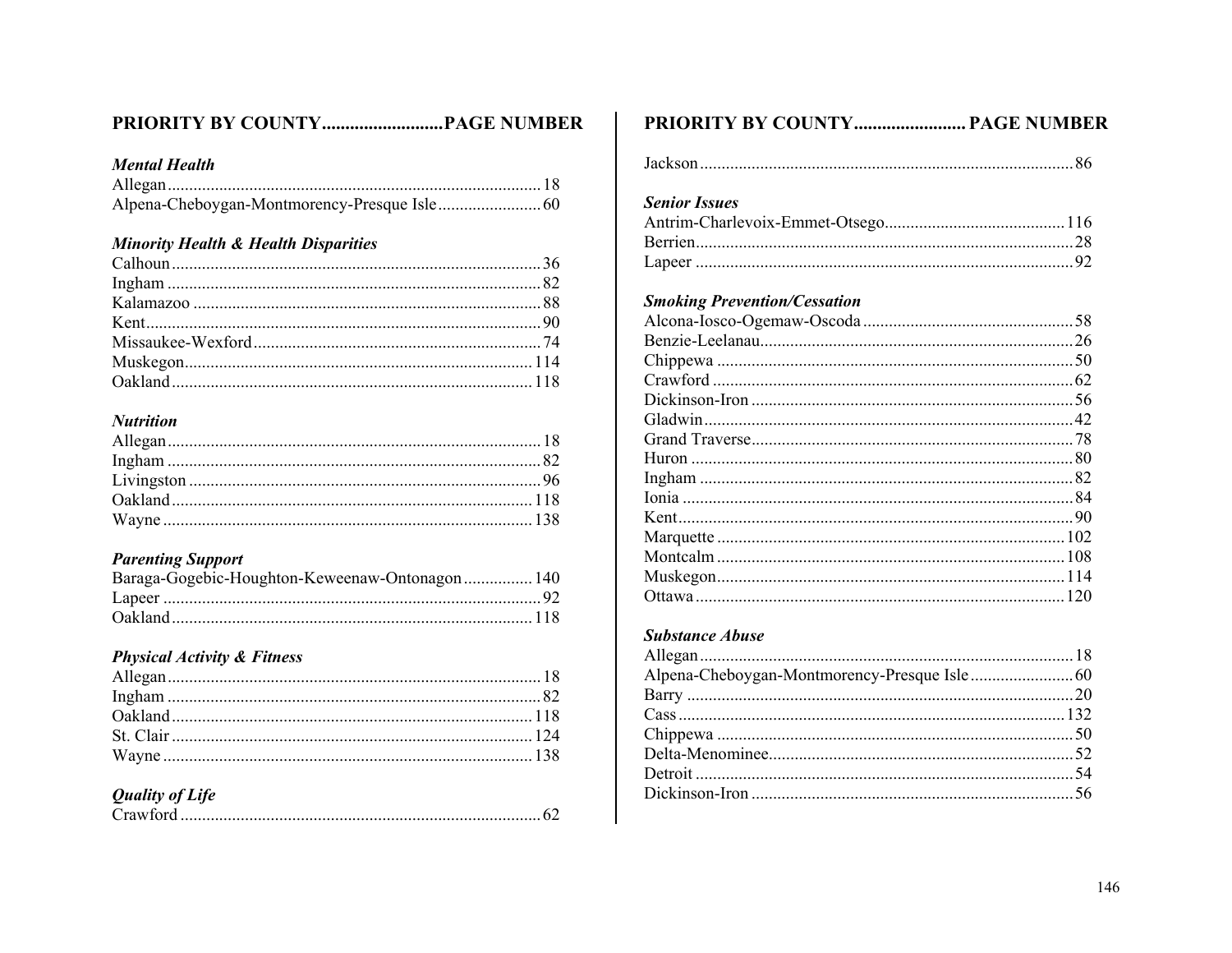# PRIORITY BY COUNTY.............................. PAGE NUMBER

Substance Abuse continued

### **Suicide**

### **Teen Pregnancy**

# PRIORITY BY COUNTY............................ PAGE NUMBER

## **Teen Support/Issues**

# **Unintentional Injuries**

# **Violence Prevention**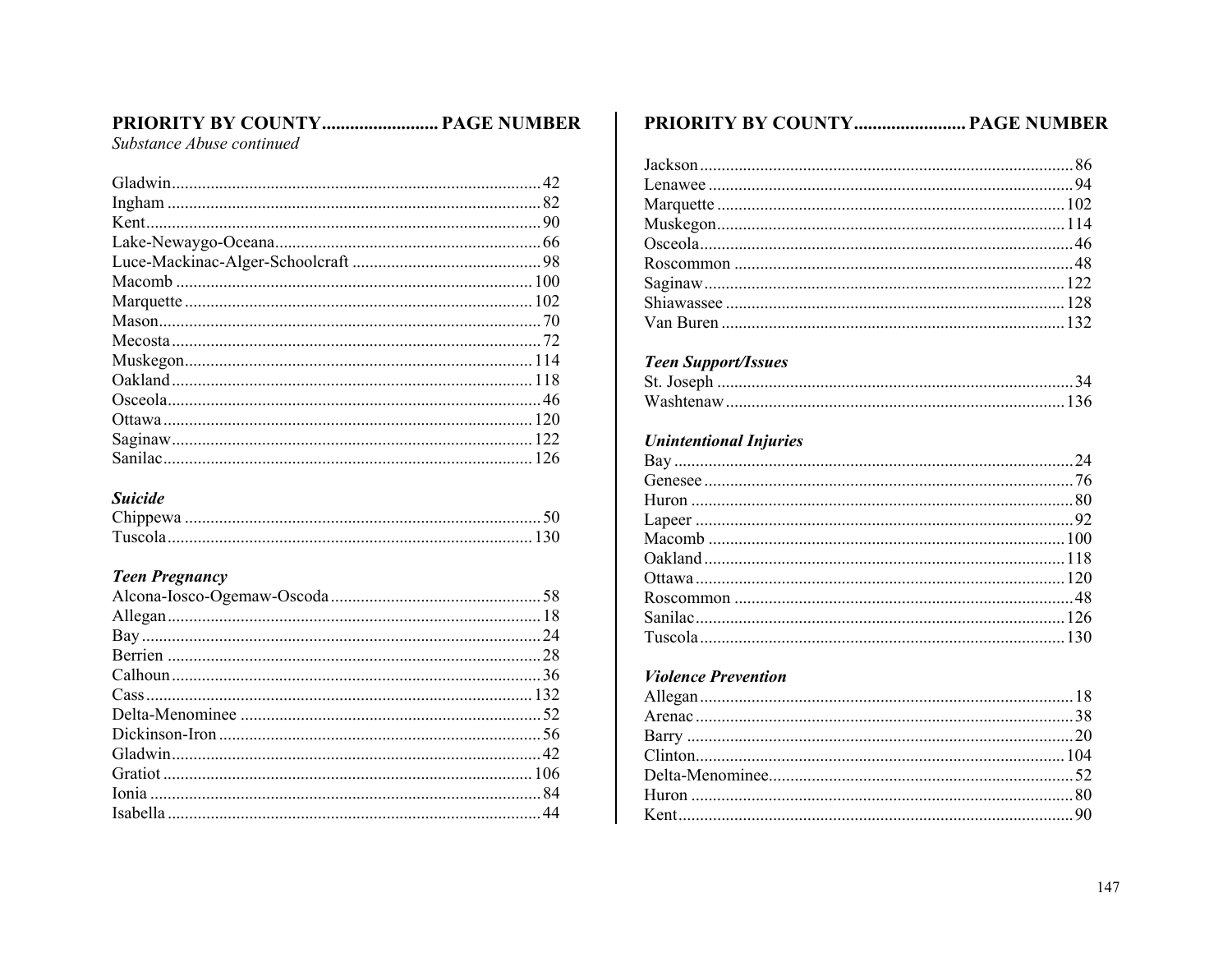# PRIORITY BY COUNTY................................ PAGE NUMBER

Violence continued

#### **Youth Assets**

| Baraga-Gogebic-Houghton-Keweenaw-Ontonagon 140 |  |
|------------------------------------------------|--|
|                                                |  |
|                                                |  |
|                                                |  |
|                                                |  |
|                                                |  |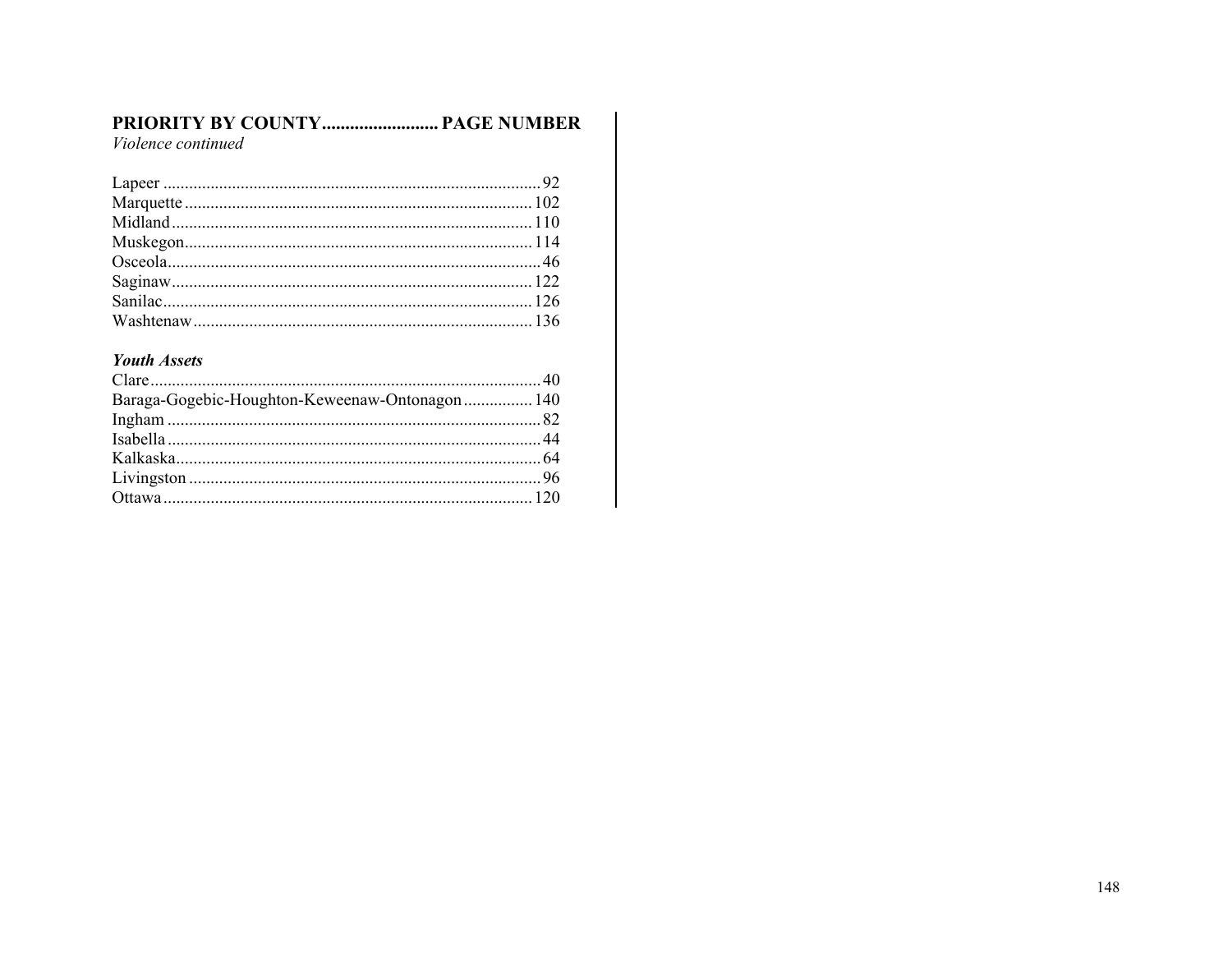### **Definitions and Technical Notes**

#### *DEFINITIONS*

#### **ACRONYMS**

- **CPH** Community Public Health, MDCH
- **DVRHS** Division for Vital Records and Health Statistics, **MDCH**
- **MDE** Michigan Department of Education
- **MHSAS** Mental Health and Substance Abuse Services, MDCH
- **MSA** Medical Services Administration, MDCH
- **MSP** Michigan State Police

**ASSETS** –Individual, agency or community qualities and resources, that when used, positively impact community health assessment and improvement efforts.

### **BEHAVIORAL RISK FACTOR SURVEY (BRFS)** – The BRFS is a random, digit-dialed telephone, or mailed, survey of adults. The purpose of the survey is to monitor the prevalence of adult risk behaviors.

**FISCAL YEAR** – A 12-month agreement period, starting October 1 and ending September 30 of the following year, for the Community Health Assessment and Improvement program.

**HEALTHY MICHIGAN FUND** – In 1994, Michigan law set up the Healthy Michigan Fund -- a trust from a percentage of tobacco taxes to support public health and prevention programs.

**HEALTHY PEOPLE 2010** – A comprehensive, nationwide health promotion and disease prevention agenda developed by the U.S. Department of Health and Human Services. Healthy People 2010 builds on similar initiatives pursued over the past decades and includes objectives for 28 focus areas, each representing an important public health area.

#### **KESSNER INDEX**

- **Adequate prenatal care** is defined as care which began within the first trimester and which included an average of at least one or two additional prenatal visits per month of gestation, depending on the length of gestation.
- **Intermediate prenatal care** is defined as care which began during the second trimester of the pregnancy with correspondingly fewer visits, or which began during the first trimester but with fewer visits than would be appropriate for the length of gestation.
- **Inadequate prenatal care** is when no care was received or if care began during the third trimester. It is also inadequate if care began during the first or second trimester but less than five visits occurred, when the length of gestation was 34 weeks or more. When the length of gestation was less than 34 weeks, care is defined as inadequate when care began during the first or second trimester but a number of visits less than four occurred, that number depending on the actual weeks of gestation.

**KIDS COUNT IN MICHIGAN** – Michigan data book for specific childhood indicators developed and produced by the Michigan League for Human Services (MLHS).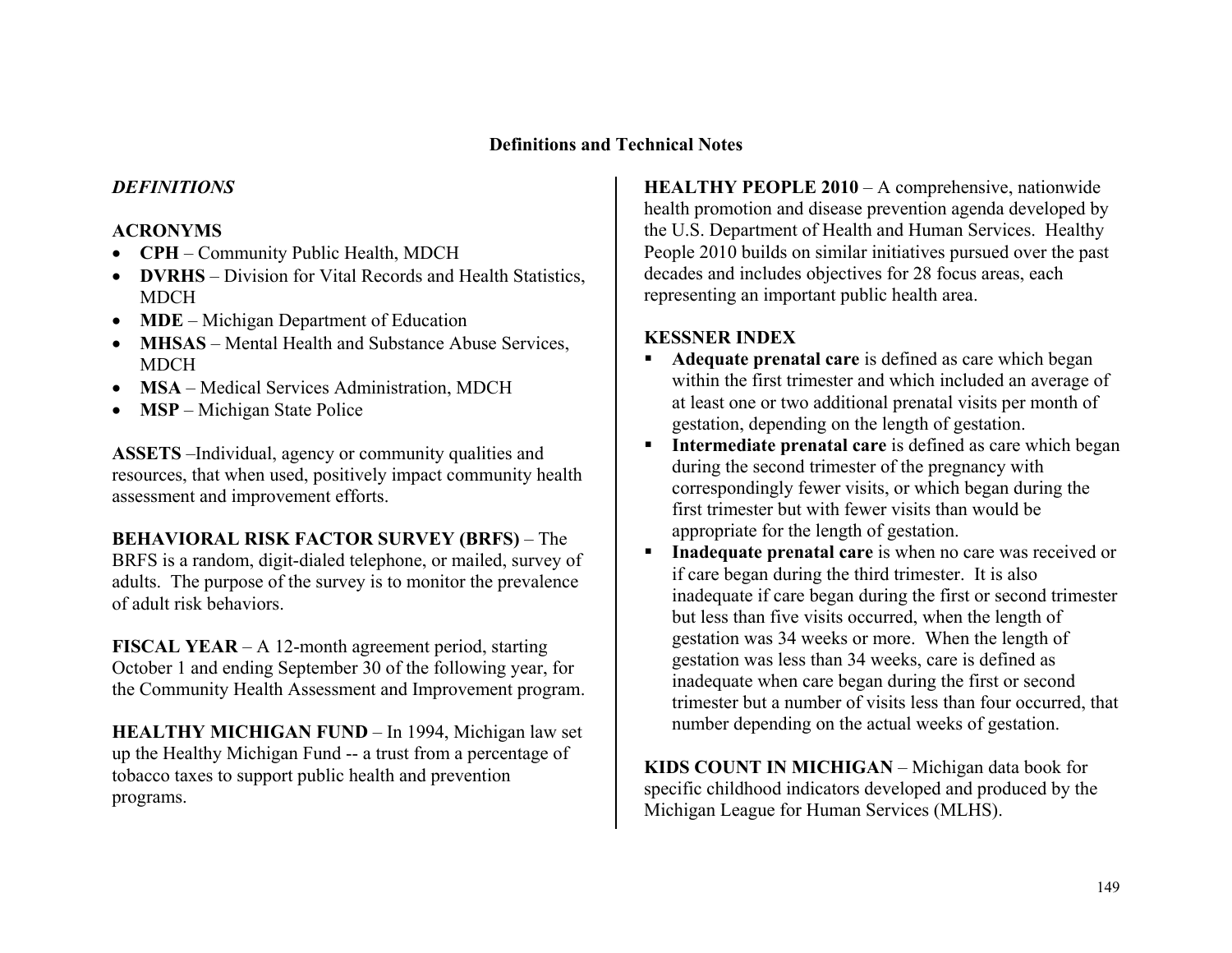# **MULTI-PURPOSE COLLABORATIVE BODY (MPCB)** –

Established in 1995, the Multi-Purpose Collaborative Body (MPCB) is an inclusive planning and implementation body of stakeholders at the county or multi-county level that works to improve outcomes for children and families (also referred to as Human Services Coordinating Council or body).

## **YOUTH RISK BEHAVIOR SURVEY (YRBS)** – The YRBS

is conducted by the Michigan Department of Education and the MDCH, and coordinated with the Centers for Disease Control and Prevention. The survey is administered to students in randomly selected public high schools. The purpose of the survey is to monitor the prevalence of youth risk behaviors.

# *RATES AND RATIOS*

**AGE-ADJUSTED DEATH RATE -** A summary rate of death that is developed by using a standardized population distribution that allows for improved comparability between areas or population subgroups with differing age distributions. Age-adjusted death rates represent the mortality experience that would have occurred in a population had the age-specific rates of the area or subgroup been standardized. Age-adjusted death rates are calculated per 100,000 population.

**CHILDHOOD IMMUNIZATION RATE** – Immunization levels are based on the percentage of children two years of age who had received four doses of a vaccine containing diphtheria, tetanus and pertussis components (DTP or DtaP); three doses of polio vaccine; one does of a vaccine containing measles, mumps and rubella components (MMR); three doses of *Haemophilus influenzae* type b vaccine (Hib); and three doses of hepatitis B vaccine (Hep B).

**INFANT MORTALITY RATE – Based upon the number of** deaths of individuals less than 1 year of age, the infant mortality rate is the number of resident infant deaths divided by total resident live births x 1,000. Rates are calculated per 1,000 live births.

**LOW BIRTHWEIGHT RATIO** – Based upon the number of live births with a birthweight less than 2,500 grams (approximately 5 lbs., 8 oz.), the low birthweight ratio is the number of resident low birthweight live births divided by total resident live births x 1,000. Rates are calculated per 1,000 live births.

**MORBIDITY** – Disease or the rate of incidence of a disease.

**MORTALITY** – Death or the death rate.

**TEEN PREGNANCY RATE** – Pregnancies are the sum of live births, abortions and estimated miscarriages. Miscarriages are estimates adapted from a model developed by C. Tietz and J. Bongaarts of the Population Council (20% of the live births and 10% of abortions). Teen pregnancy rates are calculated per 1,000 females, age15 to 19 years.

**RELIABILITY OF RATES** *-* Care should be taken in drawing specific inferences from comparisons of rates for different areas or different periods of time. Rates based on a small number of events or for a small area tend to exhibit considerable variation. Excessive variation in rates not only negates their utility as estimators of the probability of an event occurring but also their usefulness for comparative purposes.